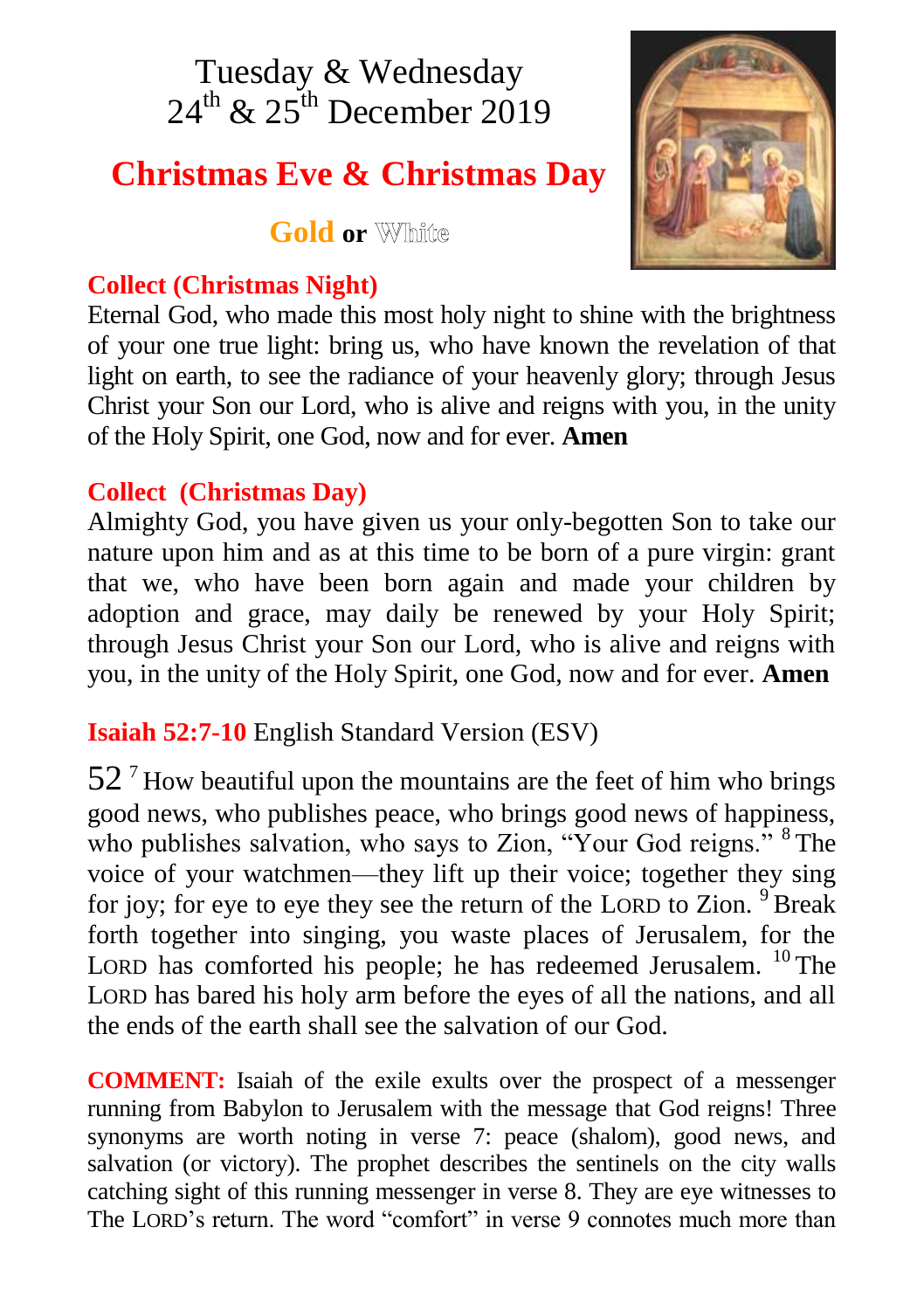sympathy; it also includes acts of deliverance (cf. 40:1; 49:13; 51:3). The LORD has redeemed Jerusalem. In the Old Testament, "redeem" means fulfilling the obligations of a family relationship. Hence The LORD has been the best mother and father Israel has ever known. In baring his arm, verse 10, The LORD is playing the role of the divine warrior who wins deliverance and victory for his people. The Hebrew word for victory is translated in Bibles as 'salvation'. At Christmas we believe that God's rule is affirmed and confirmed in the birth of Jesus. We should cultivate among ourselves the excitement and anticipation of the ancient prophet and the heralds on Jerusalem's walls. The inclusion of Gentiles is clearly signalled in verse 10: All the ends of the earth will see the victory of our God! We also might picture ourselves as the messenger, sharing with others the news of God's reign.

# **John 1:1-14** English Standard Version (ESV)

#### **The Word Became Flesh**

1 1 In the beginning was the Word, and the Word was with God, and the Word was God.  $2$  He was in the beginning with God.  $3$  All things were made through him, and without him was not any thing made that was made.  $4 \text{ In him was life}$ , and the life was the light of men.  $5 \text{ The}$ light shines in the darkness, and the darkness has not overcome it.  $6$ There was a man sent from God, whose name was John.<sup>7</sup> He came as a witness, to bear witness about the light, that all might believe through him. <sup>8</sup> He was not the light, but came to bear witness about the light.<sup>9</sup> The true light, which gives light to everyone, was coming into the world. <sup>10</sup> He was in the world, and the world was made through him, yet the world did not know him.  $\frac{11}{1}$  He came to his own,  $\frac{[b]}{]}$  and his own people<sup>[c]</sup> did not receive him.  $^{12}$  But to all who did receive him, who believed in his name, he gave the right to become children of God, <sup>13</sup> who were born, not of blood nor of the will of the flesh nor of the will of man, but of God.  $^{14}$  And the Word became flesh and dwelt among us, and we have seen his glory, glory as of the only Son from the Father, full of grace and truth.

**Footnotes:** a. or *was not any thing made. That which has been made was life in him.*  b. Greek *to his own things*; that is, to his own domain, or to his own people. c. *People* is implied in Greek

**COMMENT:** This passage takes a different look at the Nativity. John's "Christmas" would be difficult to do in a children's program. There is no baby lying in a manger. There are no parents travelling to Bethlehem. There are no angels or shepherds. There is no star or magi. John doesn't give us much of a historical account of Christmas, instead he gives us a confession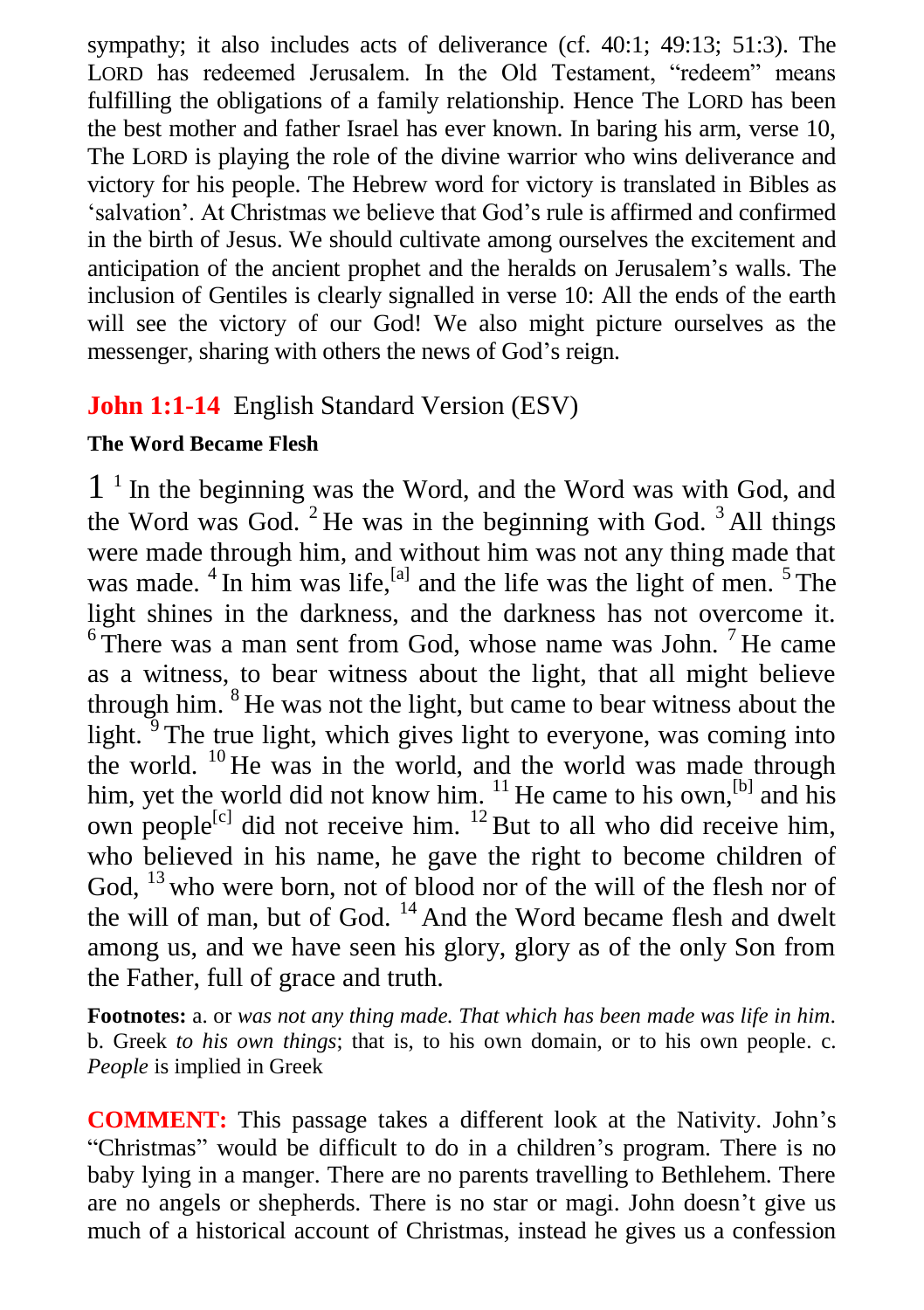of faith about the incarnation of God. John was concerned about belief in Jesus, and the incarnation. The Christmas confession of John's community (note the "us" and "we" in verse 14) extends beyond a baby being born and wrapped in cloths and laid in a manger. It is the belief that he existed before creation and he comes and lives among us now. For those who might point out there is no mention of the virgin birth, this is implied and understood by the text. Verses 12-13 reveals how the believers become "Children of God" by adoption - and yet spiritually born; "not of blood nor of the will of the flesh nor of the will of man, but of God." This leads on to verse 14, of which the Word is described as "The only Son from the father". The Greek text behind "only son" is 'μονογενους' 'monogenous' only begotten, or only born by direct generation. This makes a clear distinction.

#### **Psalm 98** *Cantate Domino* Grail Psalter

### R **All the ends of the earth have seen the salvation of our God.**

<sup>1</sup> *A Psalm.* Sing a new song to the Lord for he has worked wonders. His right and hand his holy arm have brought salvation.  $\mathbb{R}^7$ 

<sup>2</sup> The Lord has made know his salvation; has shown his justice to the nations.  $3$  He has remembered his truth and love for the house of Israel. **R** 

All the ends of the earth have seen the salvation of our God. <sup>4</sup> Shout to the Lord, all the earth, ring out your joy.  $\overline{R}$ 

<sup>5</sup> Sing psalms to the Lord with the harp with the sound of music.  $6$  With trumpets and the sound of the horn acclaim the King, the Lord.  $\mathbb{R}^7$ 

 $<sup>7</sup>$  Let the sea and all within it, thunder;</sup> the world, and all its peoples.

<sup>8</sup> Let the rivers clap their hands and the hills ring out their joy  $\mathbb{R}^7$